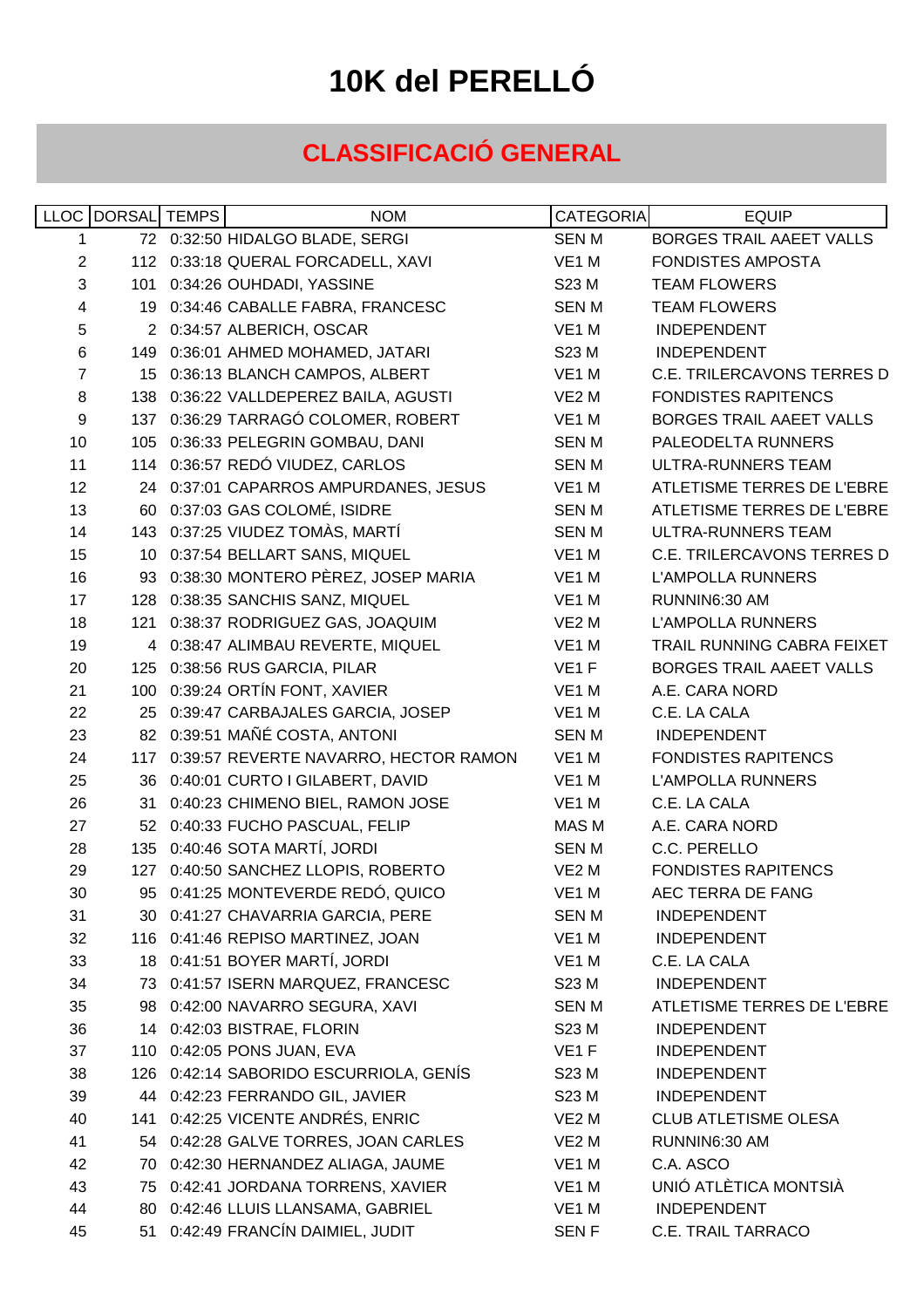| 46 |    | 64 0:42:56 GOMBAU MURRIA, ELISEU                   | <b>SENM</b>       | <b>L'AMPOLLA RUNNERS</b>          |
|----|----|----------------------------------------------------|-------------------|-----------------------------------|
| 47 |    | 122 0:42:58 ROIG CASTELL, EVA                      | VE <sub>2</sub> F | CLUB BTT MONTBIKE AMPOSTA         |
| 48 |    | 34 0:42:59 CÓZAR TORÁN, PEDRO                      | VE1 M             | <b>INDEPENDENT</b>                |
| 49 |    | 45 0:43:03 FIBLA REVERTER, HERMINI                 | VE1 M             | A.E. ALCANAR                      |
| 50 |    | 150 0:43:05 CURTO VIDAL, JOEL                      | S23 M             | <b>INDEPENDENT</b>                |
| 51 |    | 23 0:43:11 CALU, MIHAI MARIAN                      | S23 M             | C.E. LA CALA                      |
| 52 |    | 97 0:43:20 NAVARRO PLA, ENRIC                      | <b>SENM</b>       | <b>INDEPENDENT</b>                |
| 53 |    | 22 0:43:23 CALU, CRISTIAN CATALIN                  | S23 M             | C.E. LA CALA                      |
| 54 |    | 65 0:43:25 GONZALEZ GILABERT, OCTAVI               | <b>SENM</b>       | <b>C.E. TRILERCAVONS TERRES D</b> |
| 55 |    | 136 0:43:28 SUBIRATS CID, JORDI                    | <b>SENM</b>       | <b>INDEPENDENT</b>                |
| 56 |    | 106 0:43:30 PELEGRIN SANCHEZ, JOAN CARLES          | VE <sub>2</sub> M | CLUB BTT MONTBIKE AMPOSTA         |
| 57 |    | 37 0:43:33 CURTO SALVADÓ, ALBERT                   | VE1 M             | TRAIL RUNNING CABRA FEIXET        |
| 58 |    | 120 0:43:40 RODRIGUEZ CASAL, JOSE MANUEL           | VE2 M             | <b>INDEPENDENT</b>                |
| 59 |    | 58 0:43:50 GARCIA I BERTRAN, JOAN                  | VE1 M             | <b>INDEPENDENT</b>                |
| 60 |    | 39 0:43:54 DRAGO CANES, ANDREA                     | SEN F             | PALEODELTA RUNNERS                |
| 61 |    | 85 0:44:07 MARGALEF MONTAGUT, MARTÍ                | SEN M             | <b>RMC GINESTAR</b>               |
|    |    |                                                    |                   |                                   |
| 62 |    | 124 0:44:09 RUIZ SERRANO, JUSTINO                  | MAS M             | <b>INDEPENDENT</b>                |
| 63 |    | 29 0:44:10 CHAVARRIA GARCIA, ENRIC                 | SEN M             | <b>INDEPENDENT</b>                |
| 64 |    | 113 0:44:29 QUERALT ROIG, DANI                     | VE1 M             | <b>C.E. TRILERCAVONS TERRES D</b> |
| 65 |    | 92 0:44:49 MOLINA BROCAL, VICENTE                  | VE1 M             | <b>INDEPENDENT</b>                |
| 66 |    | 35 0:44:52 CURTO ESMEL, MARC                       | SEN M             | PALEODELTA RUNNERS                |
| 67 |    | 55 0:44:55 GARCIA DRAGO, JOSEP                     | VE1 M             | <b>INDEPENDENT</b>                |
| 68 |    | 130 0:45:41 SEBASTIA VALLDEPEREZ, JORDI            | VE <sub>1</sub> M | <b>INDEPENDENT</b>                |
| 69 |    | 103 0:45:42 PALLARES PRADES, CARLOS                | VE <sub>2</sub> M | <b>INDEPENDENT</b>                |
| 70 |    | 8 0:46:17 BATALLA DOMINGUEZ, SITA                  | VE <sub>2</sub> F | UNIÓ ATLÈTICA MONTSIÀ             |
| 71 |    | 46 0:46:48 FIESTAS IGLESIA, PILAR                  | VE2F              | C.E. LA CANONJA                   |
| 72 |    | 86 0:47:04 MARQUEZ GARCIA, SILVIA                  | VE1F              | CLUB BTT MONTBIKE AMPOSTA         |
| 73 |    | 57 0:47:05 GARCÍA GONZÁLEZ, ISRAEL                 | VE1 M             | <b>INDEPENDENT</b>                |
| 74 |    | 9 0:47:10 BATISTE BELTRAN, GENI                    | <b>SENF</b>       | A.E. ALCANAR                      |
| 75 |    | 102 0:47:16 PALLARES ALIAU, AIDA                   | S23 F             | TRAIL RUNNING CABRA FEIXET        |
| 76 |    | 83 0:47:37 MAÑÉ PARRA, JUAN                        | MAS M             | <b>INDEPENDENT</b>                |
| 77 |    | 13 0:47:56 BERTOMEU TOMAS, JORDI                   | <b>SENM</b>       | CLUB BTT MONTBIKE AMPOSTA         |
| 78 |    | 91 0:48:15 MIRALLES FARNOS, JORDI                  | <b>SENM</b>       | TRAIL RUNNING CABRA FEIXET        |
| 79 |    | 74 0:48:18 JIMENEZ SANCHEZ, LAURA                  | SEN F             | PALEODELTA RUNNERS                |
| 80 | 81 | 0:48:20 MALAGON RALLO, MANEL                       | <b>SENM</b>       | PALEODELTA RUNNERS                |
| 81 |    | 109 0:48:21 PITART PANISELLO, RAMON                | MAS M             | <b>INDEPENDENT</b>                |
| 82 |    | 48 0:48:22 FORTUÑO NAVARRO, JOSE LUIS              | VE1 M             | AEC TERRA DE FANG                 |
| 83 |    | 33 0:48:32 COLOMÉ TACHÉ, RAMON                     | VE <sub>2</sub> M | C.E. LA CALA                      |
| 84 | 89 | 0:48:36 MARTÍNEZ ESQUERRÉ, JOSE FRANCISCO VE1 M    |                   | <b>INDEPENDENT</b>                |
| 85 | 38 | 0:48:38 DE LA IGLESIA TUDELA, OLIMPIA ESTEFANSEN F |                   | <b>C.E. TRILERCAVONS TERRES D</b> |
| 86 |    | 43 0:48:40 FERNANDEZ VELASCO, MARIA                | <b>SENF</b>       | <b>INDEPENDENT</b>                |
| 87 |    | 96 0:48:41 MORENO ALPUENTE, DIEGO                  | <b>SENM</b>       | <b>DESAKATO TIM</b>               |
| 88 |    | 111 0:48:54 PRADES PRADES, JOSEP MA                | VE1 M             | <b>INDEPENDENT</b>                |
| 89 |    | 134 0:48:55 SERRET ROIG, ADRIA                     | VE <sub>2</sub> M | <b>INDEPENDENT</b>                |
| 90 |    | 53 0:49:16 GALARZA SANCHEZ, ALEJANDRO              | VE <sub>1</sub> M | <b>EBRE TRAIL</b>                 |
| 91 |    | 1 0:49:17 ACOSTA SÁNCHEZ, BERTOMEU                 | VE <sub>1</sub> M | C.E. LA CALA                      |
| 92 |    | 144 0:49:25 PALLARES CARBO, XAVIER                 | VE <sub>1</sub> M | <b>INDEPENDENT</b>                |
| 93 |    | 78 0:49:26 LLAÓ BORRÀS, ELISABET                   | S23 F             | TRAIL RUNNING CABRA FEIXET        |
| 94 |    | 107 0:49:49 PEÑA GRAU, JORDI                       | VE <sub>2</sub> M | C.E. LA CALA                      |
| 95 |    | 146 0:49:51 BALFEGO PANISELLO, MIQUEL              | MAS M             | C.E. LA CALA                      |
| 96 |    | 67 0:49:54 GONZALEZ TOLRA, DANIEL                  | VE <sub>1</sub> M | C.E. LA CALA                      |
| 97 |    | 133 0:50:01 SERRET ABELLA, ELOI                    |                   | <b>INDEPENDENT</b>                |
|    |    |                                                    | <b>SENM</b>       |                                   |